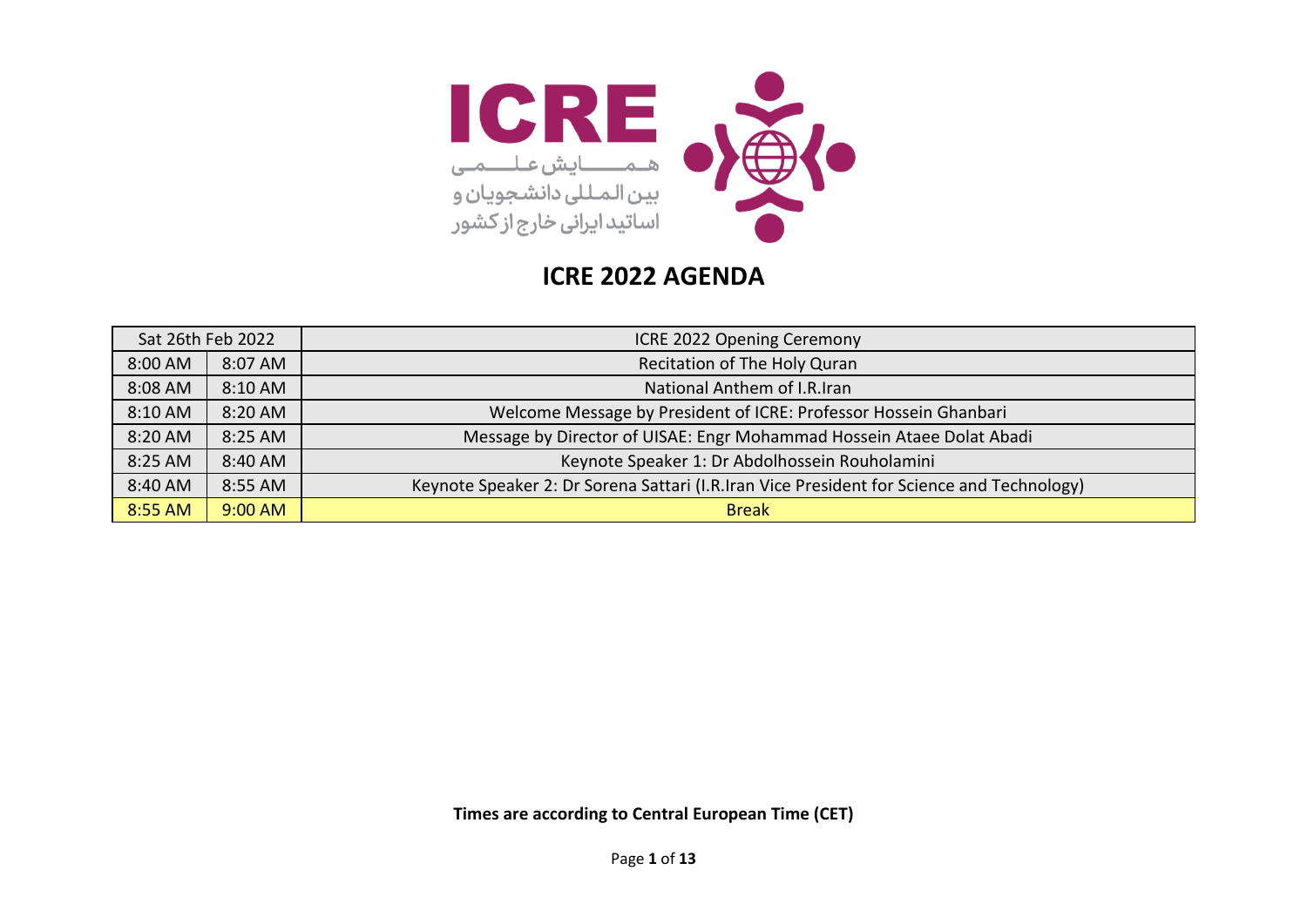

|           | Sat 26th Feb<br>2022 | Chairs: Professor Amirhossein Takian, Dr Tabatabaei, Dr Sharmin Kharrazi.<br>Session 1 |                                                                         |                                     |
|-----------|----------------------|----------------------------------------------------------------------------------------|-------------------------------------------------------------------------|-------------------------------------|
| 9:00      | 9:30                 | Keynote                                                                                | Medical Sciences Invited Speaker: Global health policy making as        | <b>Professor Amirhossein Takian</b> |
| <b>AM</b> | <b>AM</b>            | Speech                                                                                 | determinant of science integration                                      |                                     |
| 9:30      | 9:40                 | Oral 1                                                                                 | A novel sandwich biosensor for rapid and highly sensitive detection of  | Mohammad Mehmandoust                |
| <b>AM</b> | <b>AM</b>            |                                                                                        | SARS-CoV-2 antigen in the nasal sample                                  | Amirhossein Mehmandost              |
| 9:40      | 9:50                 | Oral 2                                                                                 | Increasing the Oral Surgeon's Awareness of Dental Considerations in     |                                     |
| <b>AM</b> | <b>AM</b>            |                                                                                        | Patients Undergoing Chemotherapy                                        | Ehsan Gharahsheikhbayat             |
| 9:50      | 10:00                |                                                                                        | The effect of physical activity and nutrition on improving the function | Leila keshavarzi   Fatemeh Nasri    |
| <b>AM</b> | AM.                  | Oral 3                                                                                 | of the immune system to prevent Covid-19 disease                        | Seyede Zahra Ghaemi                 |
| 10:00     | 10:10                |                                                                                        | Evaluation of the relationship between axon injury and clinical         |                                     |
| <b>AM</b> | AM.                  | Oral 4                                                                                 | symptoms in patients with multiple sclerosis using diffusion tensor MR  | Milad Jalilian                      |
|           |                      |                                                                                        | imaging                                                                 |                                     |
| 10:10     | 10:20                | Oral 5                                                                                 | Survey Of Barriers end-of-life care from the perspective of medical     | Faeze.Baniyaghoobi   Farshid.       |
| AM        | AM.                  |                                                                                        | professionals and providing solutions: A Systematic Review              | AlazmaniNoodeh   Masoud.Fatemi      |
| 10:20     | 10:30                |                                                                                        |                                                                         |                                     |
| <b>AM</b> | AM.                  | Oral 6                                                                                 | The relation between pregnancy and COVID19.                             | Sara Banouni   Ali Ahmadi           |
| 10:30     | 10:35                |                                                                                        |                                                                         |                                     |
| <b>AM</b> | <b>AM</b>            |                                                                                        | <b>Break</b>                                                            |                                     |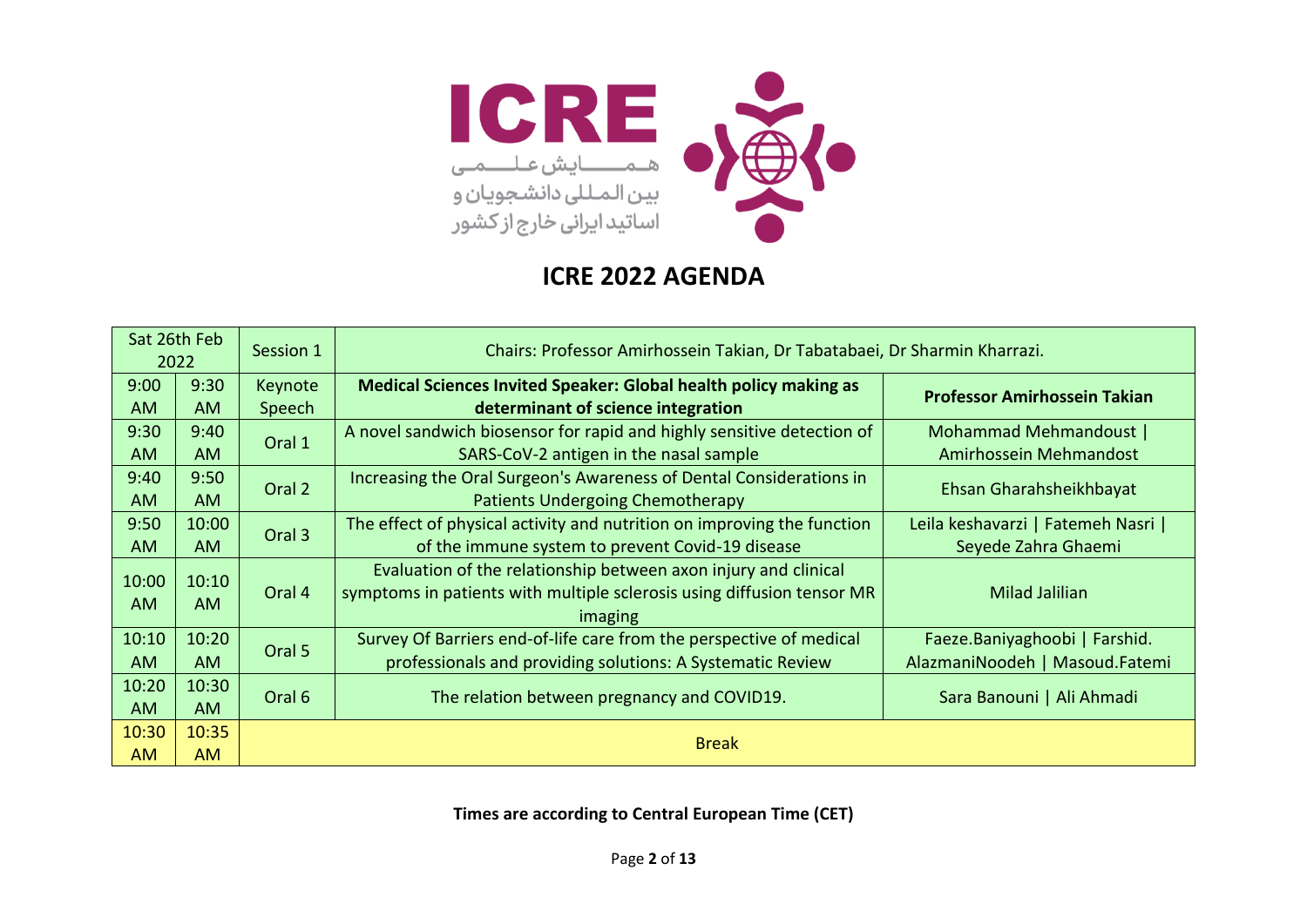

|           | Sat 26th Feb<br>2022 | Session 2 | Chairs: Professor Alexander Seifalian, Dr Saeid Bahrami, Mahmoud Gharaviri.  |                                      |
|-----------|----------------------|-----------|------------------------------------------------------------------------------|--------------------------------------|
| 10:35     | 11:00                | Keynote   | <b>Basic Sciences Invited Speaker: Super Emerging Material: Graphene for</b> | <b>Professor Alexander Seifalian</b> |
| <b>AM</b> | <b>AM</b>            | Speech    | medical and industrial applications                                          |                                      |
| 11:00     | 11:10                | Oral 1    | A Study on the Genetic Variation in Liquorice (Glycyrrhiza glabra) Iran by   | Gharaviri M, Ahangaran M,            |
| <b>AM</b> | <b>AM</b>            |           | <b>Molecular DNA Markers (RAPD)</b>                                          | <b>Masoumian M</b>                   |
| 11:10     | 11:20                | Oral 2    | Fabrication and evaluating the nanocomposite based on corn starch            | Fatemeh Hataminia   Hossein          |
| <b>AM</b> | AM.                  |           | thermoplastic and polycaprolactone for medical application                   | Ghanbari                             |
| 11:20     | 11:30                |           |                                                                              |                                      |
| <b>AM</b> | <b>AM</b>            | Oral 3    | Science, technology, technoscience, positivism, Sadra wisdom                 | <b>Mohammad Vahid Soheili</b>        |
| 11:30     | 11:40                | Oral 4    | Porous Hip Implant to Promote Osseointegration and Reduce Stress             |                                      |
| <b>AM</b> | AM.                  |           | <b>Shielding</b>                                                             | Seyed Ataollah Naghavi               |
| 11:40     | 11:50                | Oral 5    | Merging of units in the framework dynamic data envelopment analysis          | Saeid Ghobadi                        |
| <b>AM</b> | AM.                  |           |                                                                              |                                      |
| 11:50     | 12:00                | Oral 6    | Electrospun Poly(ε-caprolactone)/Collagen/Retinoic Acid Nanofibrous          | Muhammad Aseer, Hossein Ghanbari,    |
| <b>AM</b> | PM                   |           | <b>Scaffolds for Nerve Regeneration</b>                                      | Niloofar Nazeri, Reza Faridi Majedi  |
| 12:00     | 12:05                |           |                                                                              |                                      |
| <b>PM</b> | <b>PM</b>            |           | <b>Break</b>                                                                 |                                      |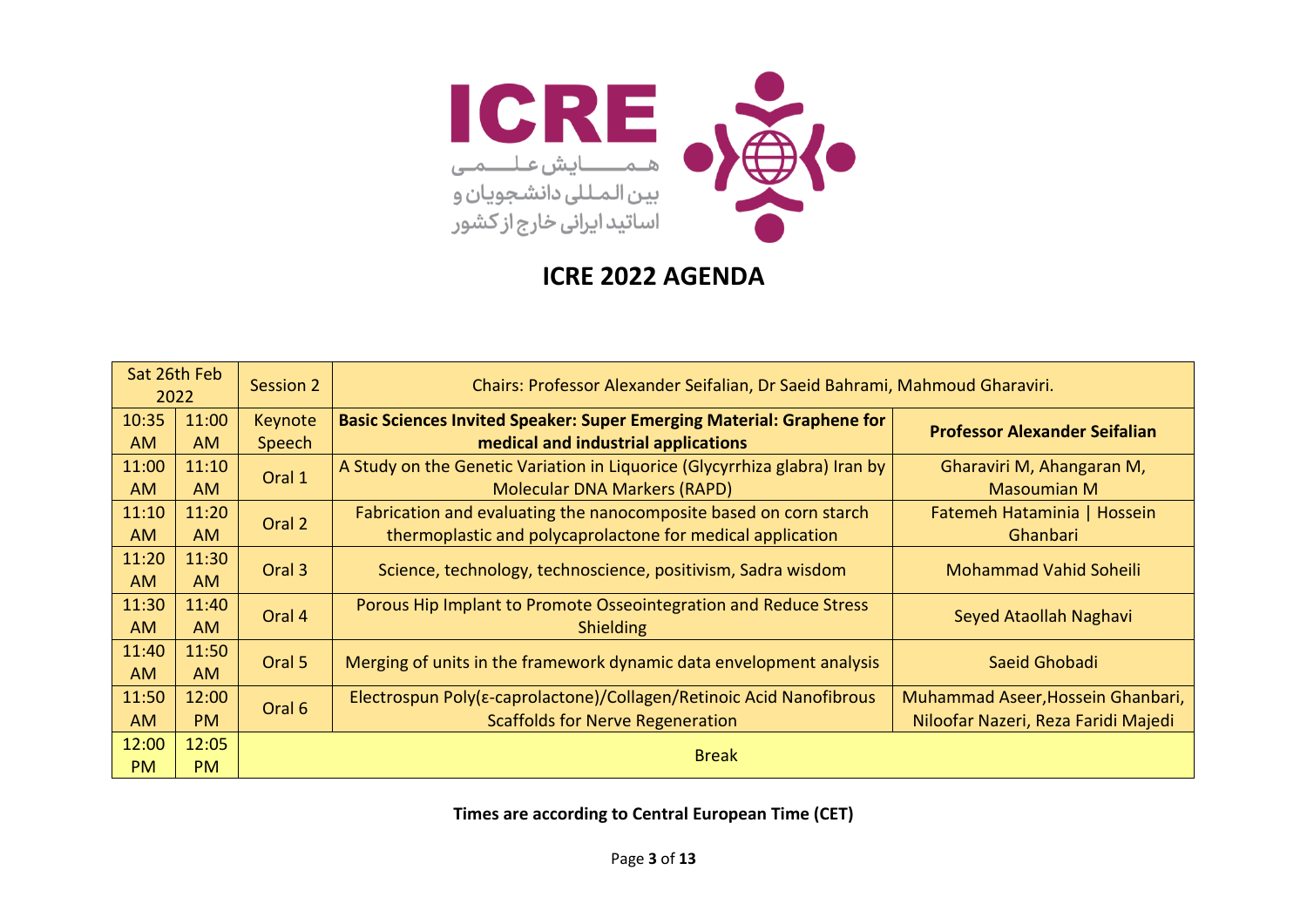

| Sat 26th Feb<br>2022 |           | Session 3    | Chairs: Professor Abdolhossein Fereidoon, Dr Mohammadreza Alizadeh, Dr Aboozar Garavand. |                               |
|----------------------|-----------|--------------|------------------------------------------------------------------------------------------|-------------------------------|
| 12:05                | 12:30     | Keynote      | <b>Engineering Invited Speaker</b>                                                       | <b>Professor Abdolhossein</b> |
| PM                   | <b>PM</b> | Speech       |                                                                                          | Fereidoon                     |
| 12:30                | 12:40     | Oral 1       |                                                                                          |                               |
| <b>PM</b>            | <b>PM</b> |              | Design of Digital circuit of MEA IC and Stimulation Pulse Removal Algorithm              | Alireza Raisiardali           |
| 12:40                | 12:50     | Oral 2       | Vernacular Architecture and climatic responses; Comparative analysis between             |                               |
| PM.                  | <b>PM</b> |              | Mediterranean architecture and Iranian mountain houses                                   | Samaneh Eshraghi Ivari        |
| 12:50                | 1:00      | Oral 3       |                                                                                          |                               |
| PM.                  | <b>PM</b> |              | Title: PEM Fuel Cells Electrocatalysts Durability and Activity                           | Mahdi Darab                   |
| 1:00                 | 1:10      | Oral 4       | Microfluidics: A Versatile Approach for Applications in Chemical, Material,              | Afshin Abrishamkar            |
| <b>PM</b>            | <b>PM</b> |              | <b>Biological, and Biomedical Sciences</b>                                               |                               |
| 1:10                 | 1:20      | Oral 5       | Measurement of Exact Acoustic Intensity for In-vitro Stimulation of Bone Cells           |                               |
| <b>PM</b>            | <b>PM</b> |              |                                                                                          | Meysam Majnooni               |
| 1:20                 | 1:30      | Oral 6       |                                                                                          | Mohammad Farjad               |
| <b>PM</b>            | <b>PM</b> |              | Improving the efficiency of PVT systems Using Nanofluids                                 | Tatyana A. Soloveva           |
| 1:30                 | 2:30      | <b>Break</b> |                                                                                          |                               |
| <b>PM</b>            | <b>PM</b> |              | Posters 1-20                                                                             |                               |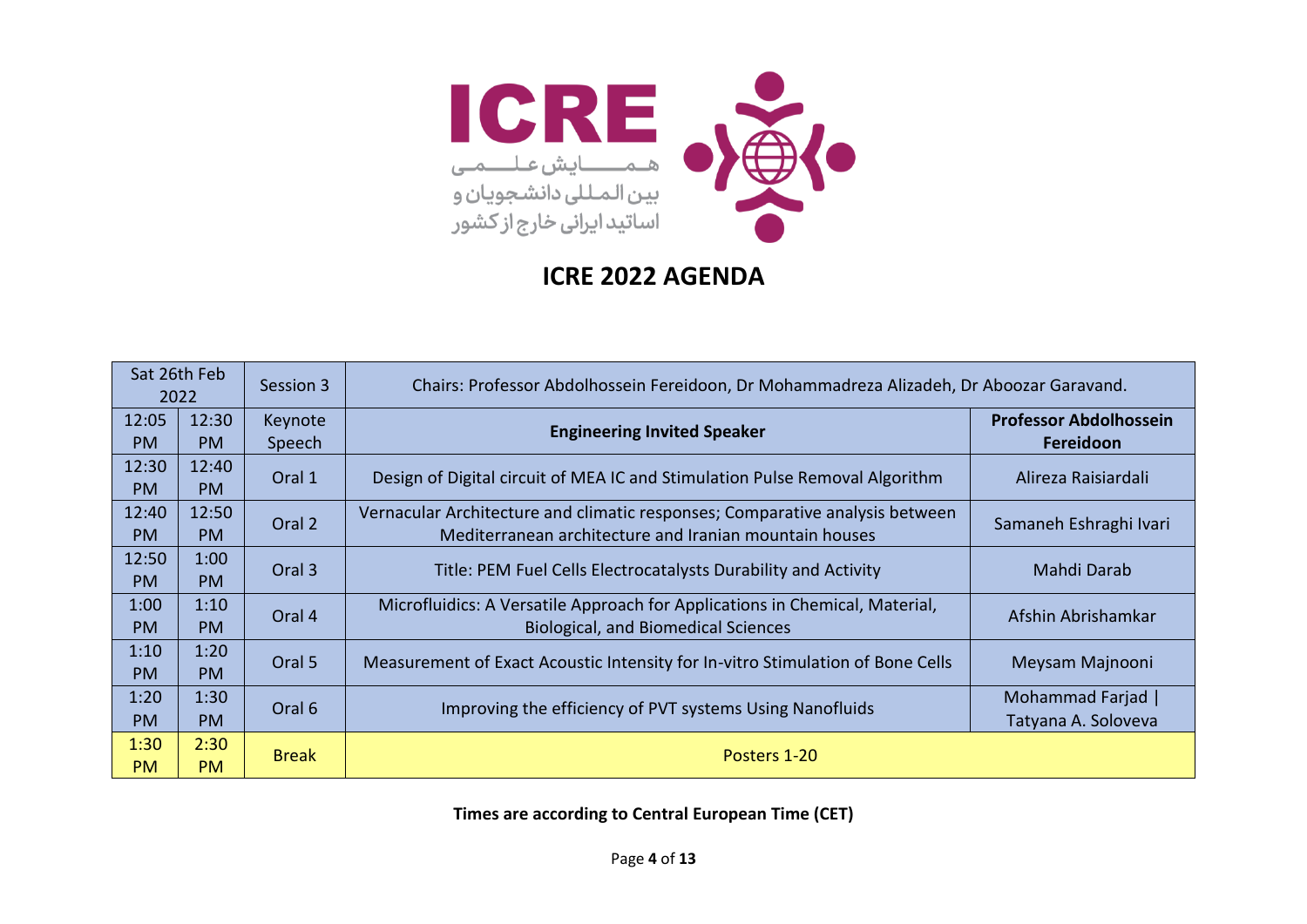

|           | Sat 26th Feb<br>2022 | Session 4 | Chairs: Professor Amir Amani, Dr Hossein Rezvan, Saeed Saeedian.      |                                             |  |  |
|-----------|----------------------|-----------|-----------------------------------------------------------------------|---------------------------------------------|--|--|
| 2:30      | 3:00                 | Keynote   | <b>Medical Sciences Invited Speaker: Electrospray, an interesting</b> | <b>Professor Amir Amani</b>                 |  |  |
| <b>PM</b> | <b>PM</b>            | Speech    | alternative in gene delivery purposes                                 |                                             |  |  |
| 3:00      | 3:10                 | Oral 1    | Cancer Stem-like cells; the beginning of the end of cancer            | Reza Ghadiri rad                            |  |  |
| <b>PM</b> | <b>PM</b>            |           |                                                                       |                                             |  |  |
| 3:10      | 3:20                 | Oral 2    | Mechanism of bionic prosthesis                                        | Mahta khanjanzadeh                          |  |  |
| <b>PM</b> | <b>PM</b>            |           |                                                                       |                                             |  |  |
| 3:20      | 3:30                 | Oral 3    | <b>Gut Microbiota Alteration and inflammatory Bowel Disease:</b>      | Zahra Mahmoudi Dehcheshmeh                  |  |  |
| <b>PM</b> | PM                   |           | treatment of IBD by Managing Gut Microbiome                           |                                             |  |  |
| 3:30      | 3:40                 | Oral 4    | Decoding the metabolic crosstalk between mucosal microbiome           | Amir NabiNejad                              |  |  |
| <b>PM</b> | <b>PM</b>            |           | and immune system in early-stage human colorectal cancer              |                                             |  |  |
| 3:40      | 3:50                 | Oral 5    | Designing and evaluating the Effect of supportive program on the      | Farshid Alazmani Noodeh                     |  |  |
| <b>PM</b> | <b>PM</b>            |           | family caregivers' burden of patients with stroke                     |                                             |  |  |
| 3:50      | 4:00                 | Oral 6    | Application of SiO2@Au Core-shell Nanoparticles using                 | Mukhtar Sahabi Asmau   Zoha Babaei Afrapoli |  |  |
| <b>PM</b> | PM                   |           | Hydroxylamine as Linker for Colorimetric Probe                        | Reza Faridi Majidi   Sharmin Kharrazi       |  |  |
| 4:00      | 4:05                 |           | <b>Break</b>                                                          |                                             |  |  |
| <b>AM</b> | AM.                  |           |                                                                       |                                             |  |  |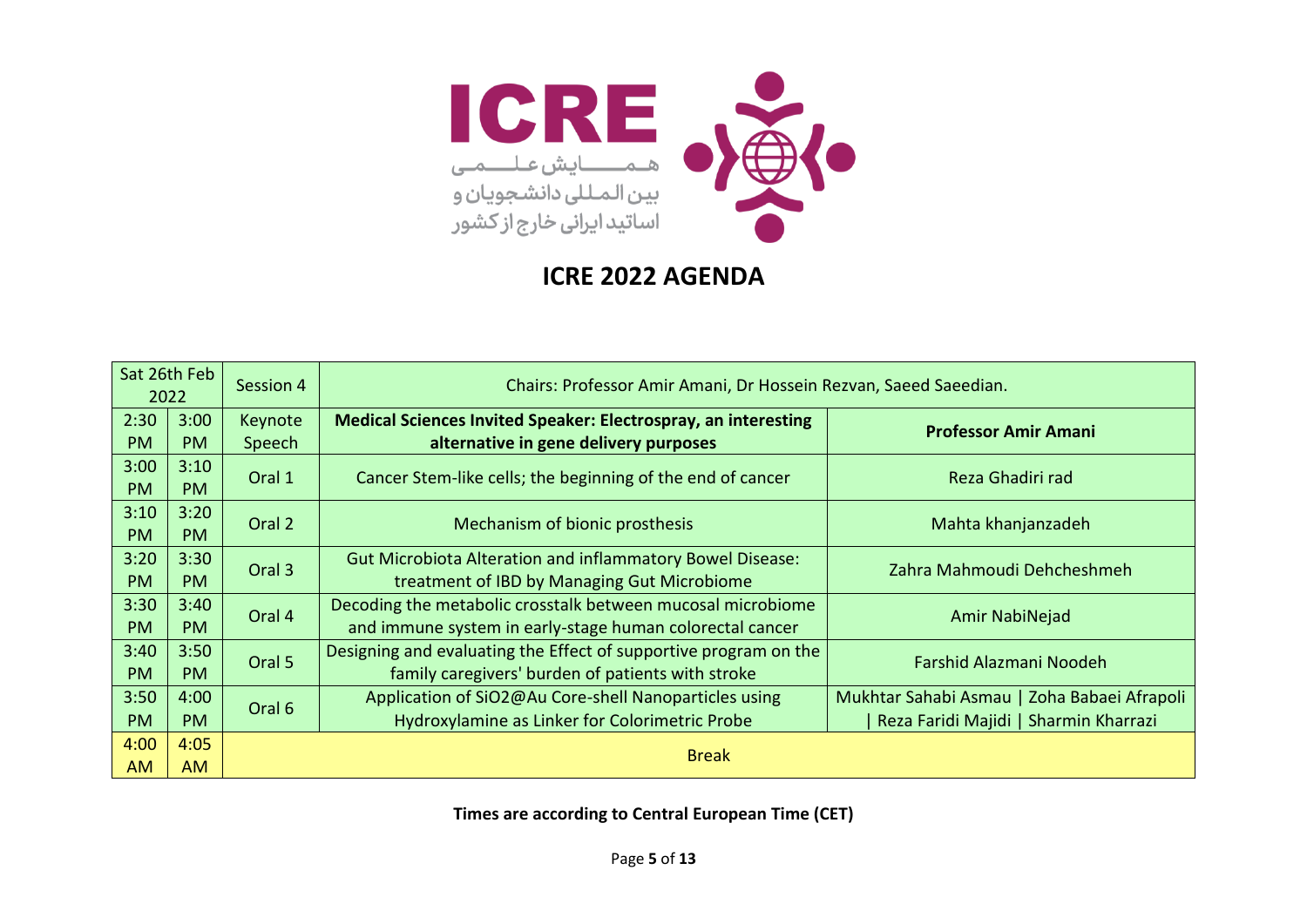

|           | Sat 26th Feb<br>2022 | Session 5         |                                                                                    | Chairs: Dr Mohammad Hossein Mokhtari, Dr Mohsen Rahmani Tabar, Ali Maasoumi. |  |
|-----------|----------------------|-------------------|------------------------------------------------------------------------------------|------------------------------------------------------------------------------|--|
| 4:05      | 4:30                 | Keynote           | <b>Human Sciences &amp; Arts Invited Speaker</b>                                   | <b>Dr Mohammad Hossein</b>                                                   |  |
| <b>PM</b> | <b>PM</b>            | Speech            |                                                                                    | <b>Mokhtari</b>                                                              |  |
| 4:30      | 4:40                 | Oral 1            | Civil liability in cyberspace                                                      | Mozaffar Bayat                                                               |  |
| <b>PM</b> | <b>PM</b>            |                   |                                                                                    |                                                                              |  |
| 4:40      | 4:50                 | Oral 2            | Animation production to revive ancient Iranian decorative patterns to the present  | Maryam Mahzoun                                                               |  |
| <b>PM</b> | <b>PM</b>            |                   | day - Referring to specific parameters of life and culture in Japanese animation-  |                                                                              |  |
| 4:50      | 5:00                 |                   | A new perspective and outlook of the political and societal challenges and         |                                                                              |  |
| <b>PM</b> | <b>PM</b>            | Oral <sub>3</sub> | problems caused by the Shia Islamic nation under the reign and rule of 12th        | Mahdi Baeidi Nejad                                                           |  |
|           |                      |                   | Imams.                                                                             |                                                                              |  |
| 5:00      | 5:10                 | Oral 4            | The role of Human Resources in selecting suppliers during the COVID-19 pandemic    | Iman Ajripour                                                                |  |
| <b>PM</b> | <b>PM</b>            |                   | situation                                                                          |                                                                              |  |
| 5:10      | 5:20                 | Oral 5            | Critique of political economy as theodicy from the perspective of John Milbank and | Mohammadreza Qaeminik                                                        |  |
| <b>PM</b> | PM                   |                   | Muslim thinkers (with focus on Mulla Sadra and Allame Tabatabai)                   | Abbas Aalizadeh                                                              |  |
| 5:20      | 5:30                 | Oral 6            | study the history of women's socio-political activities in Iran                    | Aliyeh Hanifnejad                                                            |  |
| <b>PM</b> | <b>PM</b>            |                   |                                                                                    |                                                                              |  |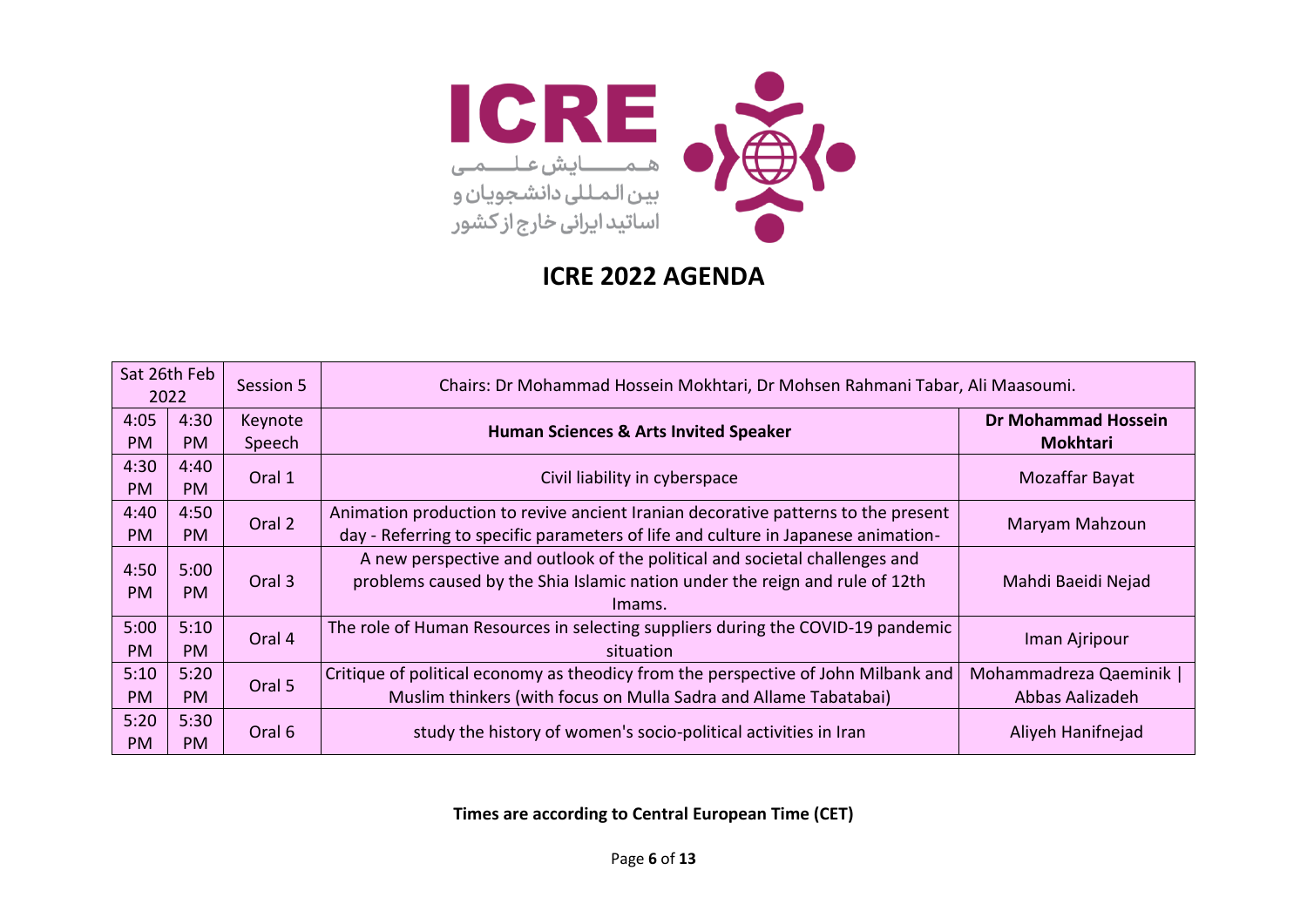

|         | Sun 27th Feb 2022 | <b>ICRE 2022 Second Day Opening Ceremony</b> |
|---------|-------------------|----------------------------------------------|
| 8:00 AM | 8:07 AM           | Recitation of The Holy Quran                 |
| 8:08 AM | 8:10 AM           | <b>National Anthem I.R.Iran</b>              |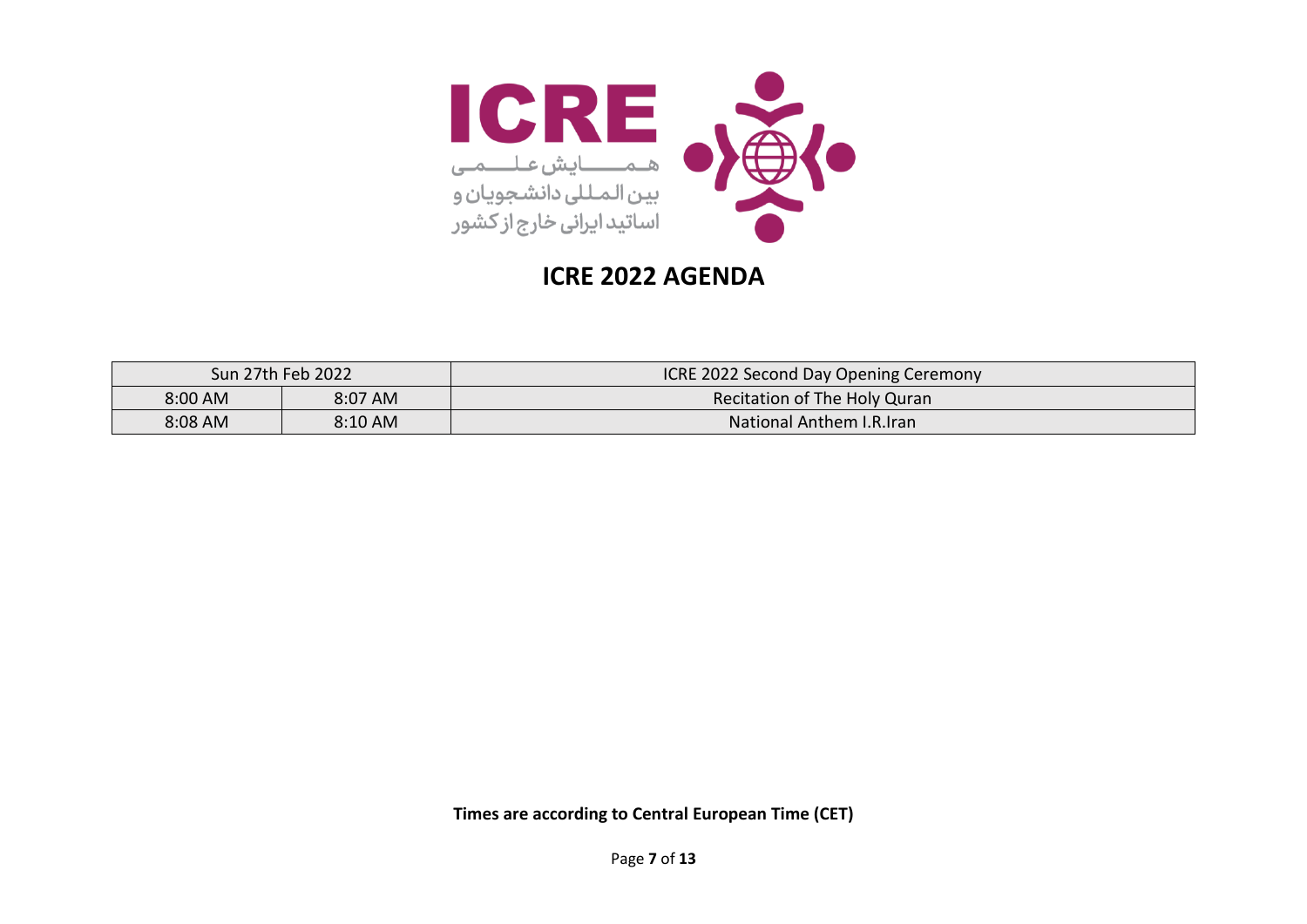

| Sun 27th<br>Session 6<br>Feb 2022 |           |         | Chairs: Professor Sharif Maraghi, Professor Mahmood Orazizadeh, Seyed Ataollah Naghavi. |                                  |  |  |
|-----------------------------------|-----------|---------|-----------------------------------------------------------------------------------------|----------------------------------|--|--|
| 8:10                              | 8:40      | Keynote | <b>Medical Sciences Invited Speaker</b>                                                 | <b>Professor Sharif Maraghi</b>  |  |  |
| <b>AM</b>                         | <b>AM</b> | Speech  |                                                                                         |                                  |  |  |
| 8:40                              | 8:50      | Oral 1  | In patients with anorexia nervosa is Olanzapine compared with placebo better            | Hedieh Shaabani                  |  |  |
| <b>AM</b>                         | AM        |         | for increasing BMI and weight gain?                                                     |                                  |  |  |
| 8:50                              | 9:00      | Oral 2  | Clinical concerns are a barrier to the presence of the nursing profession in the        | Fariba Hosseinzadegan   Farshid  |  |  |
| <b>AM</b>                         | <b>AM</b> |         | community: A qualitative study                                                          | Alazamani Noodeh                 |  |  |
| 9:00                              | 9:10      |         | Comparison of intranasal and systemic administration of clove essential oil on          |                                  |  |  |
| <b>AM</b>                         | AM.       | Oral 3  | spatial memory, anxiety-like behaviour and locomotor activity in the                    | <b>Fateme Parvizi</b>            |  |  |
|                                   |           |         | pilocarpine-induced status epilepticus rat model                                        |                                  |  |  |
| 9:10                              | 9:20      |         |                                                                                         | Azam Mahmoudi-aznaveh   Amir     |  |  |
|                                   |           | Oral 4  | Exosomes as a therapeutic factor for COVID-19                                           | norouzy   Moloud Absalan   Zahra |  |  |
| <b>AM</b>                         | AM.       |         |                                                                                         | Azizi                            |  |  |
| 9:20                              | 9:25      |         |                                                                                         |                                  |  |  |
| <b>AM</b>                         | AM        |         | <b>Break</b>                                                                            |                                  |  |  |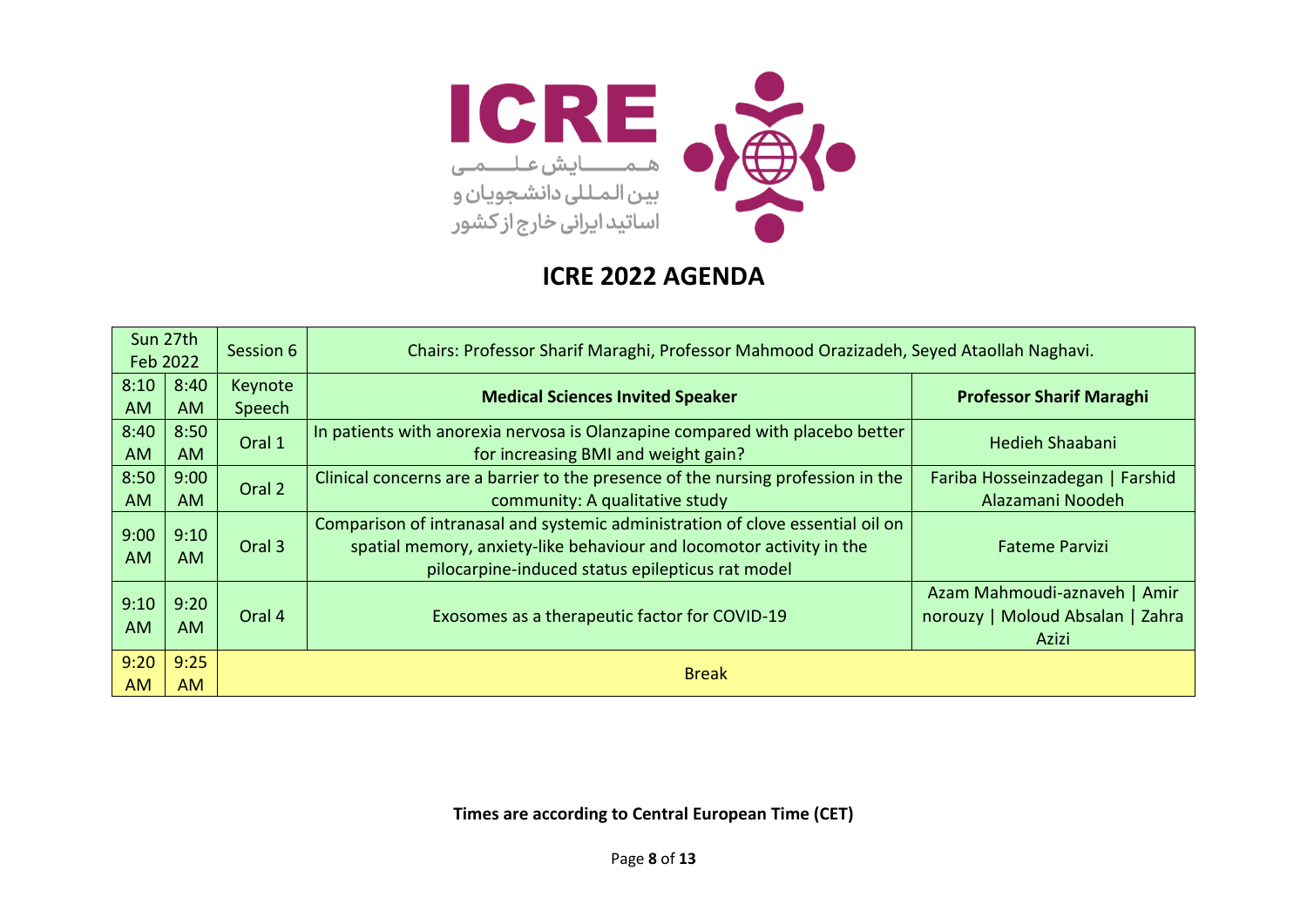

|                    | Sun 27th Feb<br>2022 | Session 7         | Chairs: Professor Hadi Larijani, Dr Mahed Abroshan, Dr Javad Shamsi.                                                                        |                                                                                 |
|--------------------|----------------------|-------------------|---------------------------------------------------------------------------------------------------------------------------------------------|---------------------------------------------------------------------------------|
| 9:25<br><b>AM</b>  | 9:50<br><b>AM</b>    | Keynote<br>Speech | <b>Basic Sciences Invited Speaker: The Artificial Intelligence</b><br>Revolution and Why? How can students utilise it for their<br>research | <b>Professor Hadi Larijani</b>                                                  |
| 9:50<br><b>AM</b>  | 10:00<br><b>AM</b>   | Oral 1            | Phytobiotic potential of Teucrium polium phenolic<br>microcapsules against Salmonella enteritidis infection in mice                         | Mohammadamin Bozorgi Kasgari                                                    |
| 10:00<br>AM.       | 10:10<br>AM.         | Oral 2            | Anthropogenic sound: the need to explore underwater<br>acoustics and the potential impacts of sound on aquatic animals<br>in Iran           | Marziyeh Aminifard   Saeed Shafiei Sabet                                        |
| 10:10<br><b>AM</b> | 10:20<br><b>AM</b>   | Oral 3            | Autonomous Aerial Fault Detection of Large-Scale PV Plants                                                                                  | Amirmohammad Moradi Sizkouhi   Sayyed<br>Majid Esmailifar   Mohammadreza Aghaei |
| 10:20<br><b>AM</b> | 10:30<br><b>AM</b>   | Oral 4            | Science, technology, technoscience, positivism, Sadra wisdom                                                                                | <b>Mohammad Vahid Soheili</b>                                                   |
| 10:30<br><b>AM</b> | 10:40<br><b>AM</b>   | Oral 5            | Policy Uncertainty and Real Activities Manipulation: Causal<br><b>Evidence from Brexit</b>                                                  | <b>Naser Makarem</b>                                                            |
| 10:40<br><b>AM</b> | 10:45<br><b>AM</b>   |                   | <b>Break</b>                                                                                                                                |                                                                                 |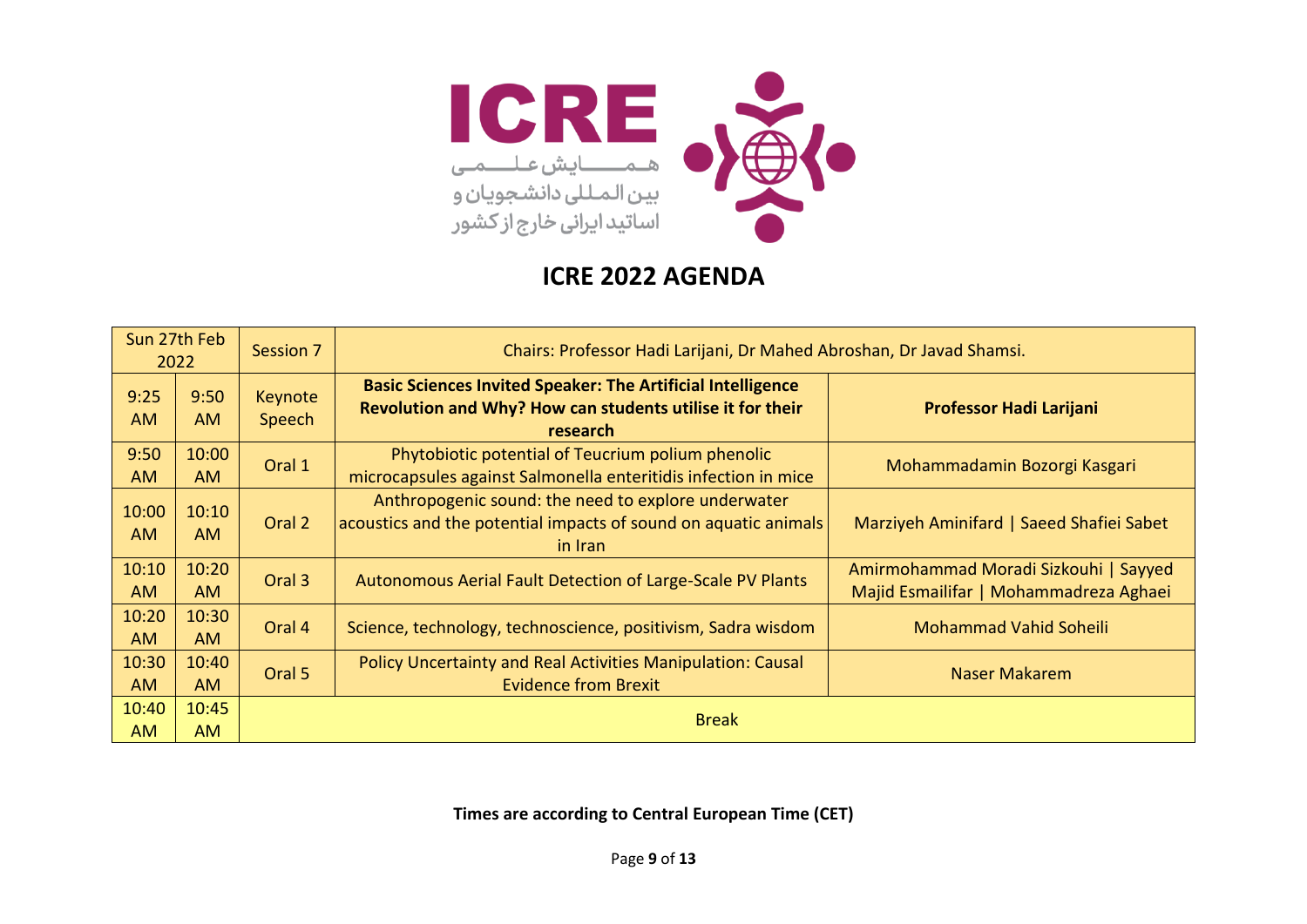

|                    | Sun 27th Feb<br>2022 | Session 8         | Chairs: Professor Mohammad Vojgani, Professor Abdullah Rafiee, Dr Mohammad Hossein Feiz Haddad.                                                                     |                                                                                                                    |
|--------------------|----------------------|-------------------|---------------------------------------------------------------------------------------------------------------------------------------------------------------------|--------------------------------------------------------------------------------------------------------------------|
| 10:45<br><b>AM</b> | 11:10<br><b>AM</b>   | Keynote<br>Speech | <b>Medical Sciences Invited Speaker</b>                                                                                                                             | <b>Professor Mohammad Vojgani</b>                                                                                  |
| 11:10<br><b>AM</b> | 11:20<br>AM.         | Oral 1            | Synthesis and potential activity of Silver Nanoparticles using<br>Raoultella planticola Against Multidrug-Resistant Local Isolates                                  | Karzan Qurbani   Safin Hussein   Haider<br>Hamzah   Saman Sleman   Rzgar Pirot   Elahe<br>Motevaseli   Zahra Azizi |
| 11:20<br><b>AM</b> | 11:30<br>AM.         | Oral 2            | Antifungal Properties of Graphene Oxide on Candida Albicans                                                                                                         | Mohammad Amin Saedi   Mehdi Mirzaei  <br>Vahid Shirshahi                                                           |
| 11:30<br><b>AM</b> | 11:40<br>AM.         | Oral 3            | A clinical association between Toll-like receptor 2 Arg753Gln<br>polymorphism with recurrent cystic echinococcosis in<br>postsurgery patients: A case control study | Mohammadali Moradkhani                                                                                             |
| 11:40<br><b>AM</b> | 11:50<br>AM.         | Oral 4            | Development of Hemocompatible Hybrid Nanocomposite Based<br>on POSS-Polyurethane                                                                                    | Azar Najafi Tireh Shabankareh   Mohsen<br>Mohseni   Hossein Ghanbari                                               |
| 11:50<br><b>AM</b> | 11:55<br><b>AM</b>   |                   | <b>Break</b>                                                                                                                                                        |                                                                                                                    |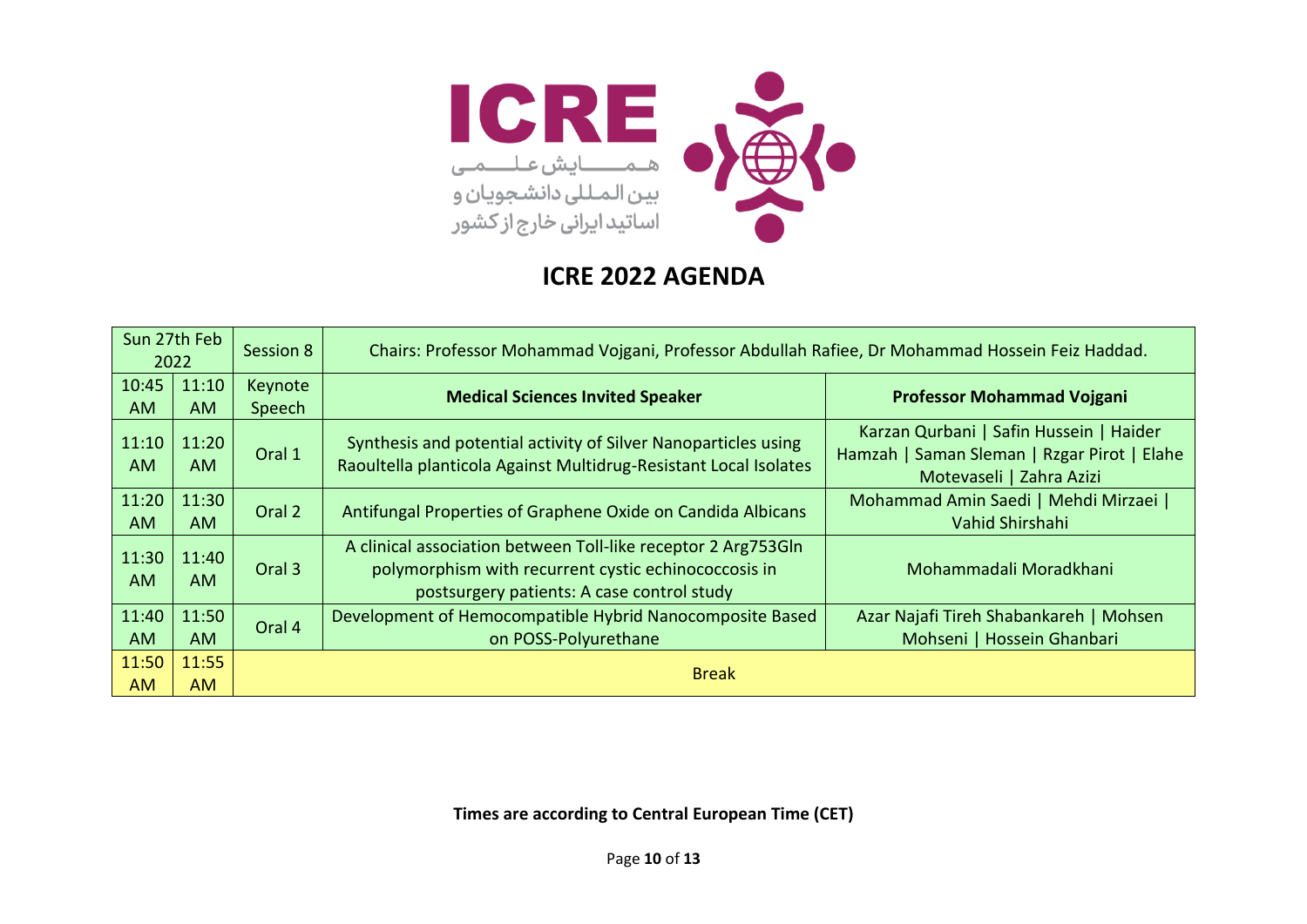

|           | Sun 27th Feb<br>2022 | Session 9    | Chairs: Professor Hamidreza Darabkhani, Dr Mohammadreza Aghaei, Dr Mahdi Darab |                               |  |
|-----------|----------------------|--------------|--------------------------------------------------------------------------------|-------------------------------|--|
| 11:55     | 12:20                | Keynote      | Engineering Invited Speaker: The Green Road to NetZero Smart Buildings by      | <b>Professor Hamidreza</b>    |  |
| <b>AM</b> | <b>PM</b>            | Speech       | 2050                                                                           | <b>Darabkhani</b>             |  |
| 12:20     | 12:30                | Oral 1       |                                                                                | Mohammadreza Alizadeh         |  |
| <b>PM</b> | <b>PM</b>            |              | Numerical simulation of powder processes using Discrete Element Method         | Behjani                       |  |
| 12:30     | 12:40                | Oral 2       | Analysing the Circular Economy Strategy of Supply Chain Management and the     | <b>Mohammad Hussain Ataee</b> |  |
| <b>PM</b> | <b>PM</b>            |              | Implementation of it by the Engineering Industry                               | Dolat Abadi                   |  |
| 12:40     | 12:50                | Oral 3       | Thermo-hydraulic static module of PWR reactor heart using homogeneous          | Hosein Abdi                   |  |
| <b>PM</b> | <b>PM</b>            |              | two-phase model                                                                |                               |  |
| 12:50     | 1:00                 | Oral 4       | Patterns and their role in identifying contemporary Iranian architecture       | Seyed Hadi Ghodousi Far       |  |
| PM.       | <b>PM</b>            |              |                                                                                |                               |  |
| 1:00      | 1:10                 | Oral 5       | Improving the efficiency of PVT systems Using Nanofluids                       | Mohammad Farjad   Tatyana     |  |
| PM        | <b>PM</b>            |              |                                                                                | A. Soloveva                   |  |
| 1:10      | 1:20                 | Oral 6       | Technical and Economic Study and Presentation of Test Results of Media         | Abdollhosein Ghareh           |  |
| <b>PM</b> | <b>PM</b>            |              | Cooling System in Yazd Combined Cycle Power Plant                              | Sheikhbayat                   |  |
| 1:20      | 2:20                 |              | Posters 21-40                                                                  |                               |  |
| <b>PM</b> | <b>PM</b>            | <b>Break</b> |                                                                                |                               |  |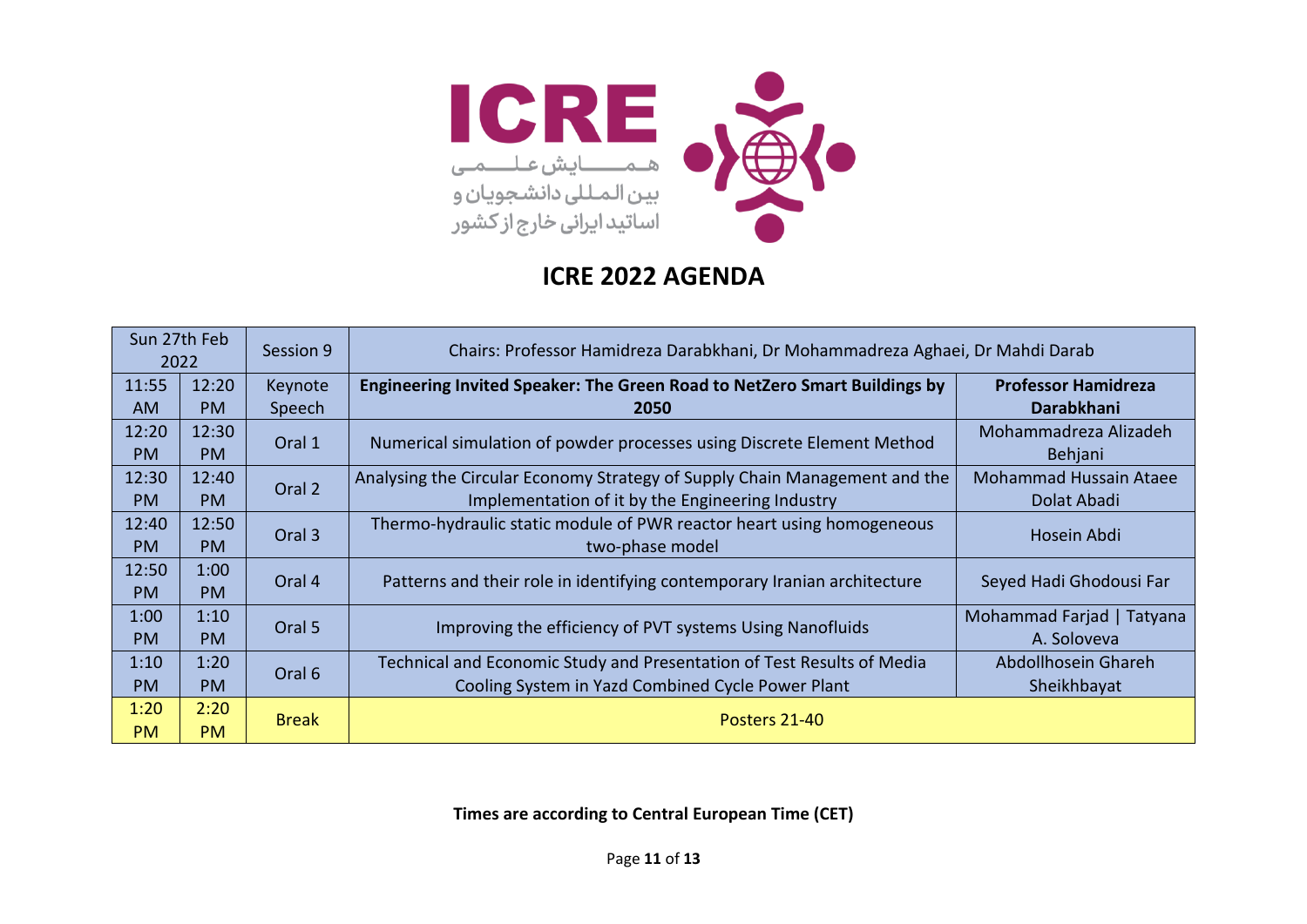

|           | Sun 27th Feb<br>Chairs: Dr Amineh Ahmadi, Dr Mojtaba Zaresefat, Mahdi Baeidi Nejad.<br>Session 10<br>2022 |         |                                                                              |                           |
|-----------|-----------------------------------------------------------------------------------------------------------|---------|------------------------------------------------------------------------------|---------------------------|
| 2:20      | 2:50                                                                                                      | Keynote | Human Sciences & Arts Invited Speaker: Relationship between problem solving  | Dr Amineh Ahmadi          |
| <b>PM</b> | <b>PM</b>                                                                                                 | Speech  | styles and general health of Tehran students                                 |                           |
| 2:50      | 3:00                                                                                                      | Oral 1  | Overview of Iran's criminal policy against cybercrime                        | Mohsen Rahmani Tabar      |
| <b>PM</b> | <b>PM</b>                                                                                                 |         |                                                                              |                           |
| 3:00      | 3:10                                                                                                      | Oral 2  | How to Launch and Index a Scientific Journal in Web of Science or Scopus:    | Morteza Charkhabi         |
| <b>PM</b> | <b>PM</b>                                                                                                 |         | Requirements, Procedures, and Evaluation                                     |                           |
| 3:10      | 3:20                                                                                                      | Oral 3  |                                                                              |                           |
| <b>PM</b> | <b>PM</b>                                                                                                 |         | The role of technology in learning-oriented Assessment                       | Nasibeh Bagherpour        |
| 3:20      | 3:30                                                                                                      | Oral 4  | Covid and Law the Legal Consequences                                         | Siamak Amoozeidi          |
| <b>PM</b> | <b>PM</b>                                                                                                 |         |                                                                              |                           |
| 3:30      | 3:40                                                                                                      | Oral 5  | Internationalization of higher education: Challenges of international female | <b>Mahdieh Noori</b>      |
| <b>PM</b> | <b>PM</b>                                                                                                 |         | graduate students in Japan                                                   |                           |
| 3:40      | 3:50                                                                                                      | Oral 6  | Covid 19 and social consequences (with focus on internet usage)              | Ardeshir Entezari   Abbas |
| PM.       | <b>PM</b>                                                                                                 |         |                                                                              | Aalizadeh                 |
| 3:50      | 3:55                                                                                                      |         |                                                                              |                           |
| <b>PM</b> | <b>PM</b>                                                                                                 |         | <b>Break</b>                                                                 |                           |